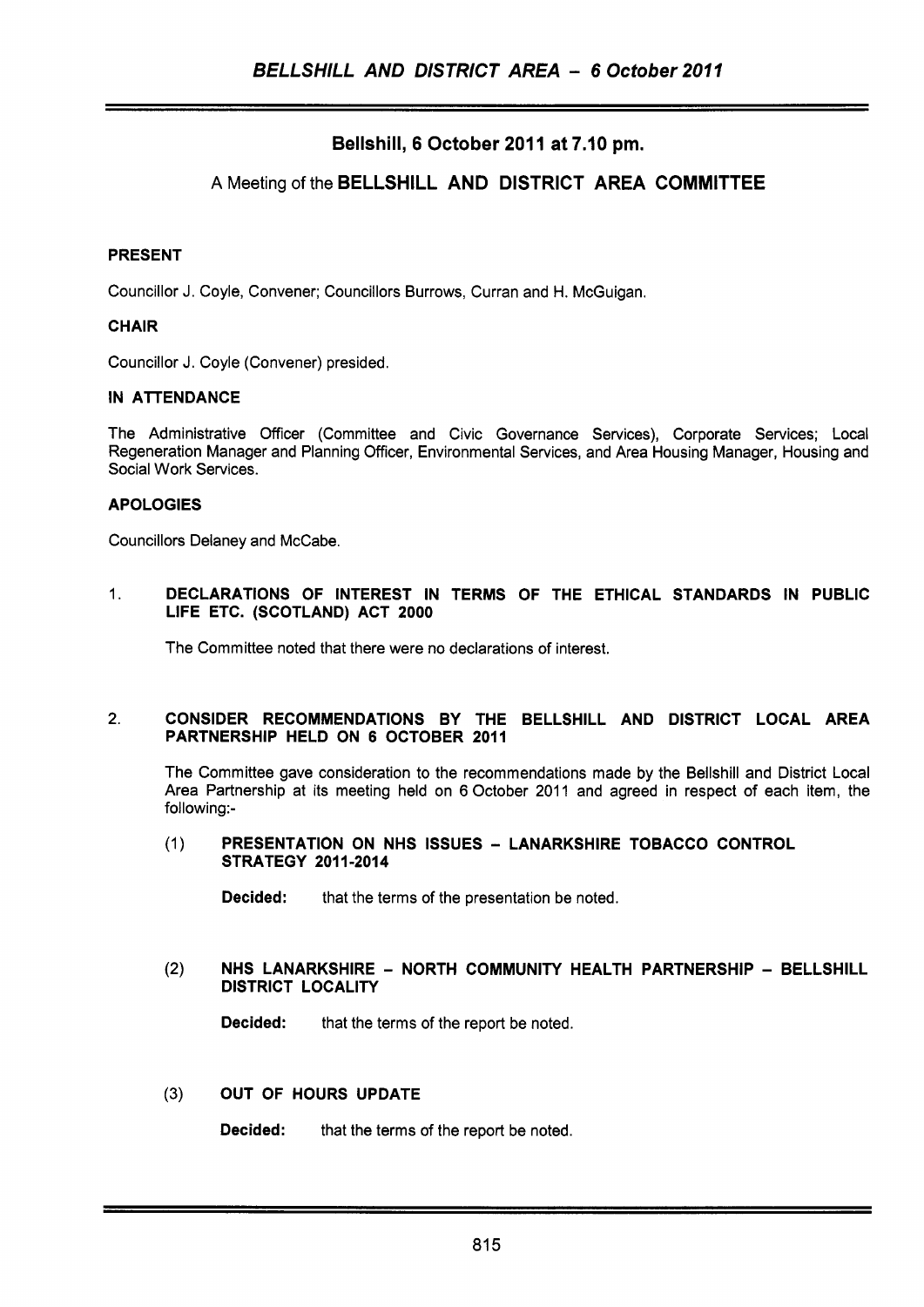### $(4)$ **BELLSHILL AND DISTRICT LOCAL AREA PARTNERSHlPlAREA COMMITTEE** - **MINUTES**

**Decided:** that the terms of the Minutes be noted.

### **BELLSHILL AND DISTRICT COMMUNITY FORUM** - **UPDATE**   $(5)$

**Decided:** that the terms of the report be noted.

### $(6)$ **NORTH LANARKSHIRE PARTNERSHIP BOARD MINUTE**

**Decided:** that the terms of the Minute be noted.

#### **JOINT COMMUNITY SAFETY REPORT**   $(7)$

**Decided:** that the terms of the report, be noted.

## (8) LOCAL DEVELOPMENT PROGRAMME 2011/2013

### **Decided:**

- $(1)$ that the progress regarding projects for delivery in 201 0/2011, as detailed in Appendix 1 to the report, by the Head of Regeneration and Infrastructure Services, North Lanarkshire Council, be noted;
- $(2)$ that the progress of projects for delivery over the two year Local Development Programme (2011/2012 and 2012/2013), as detailed in Appendix 2 to the report, by the Head of Regeneration and Infrastructure Services, North Lanarkshire Council, be noted:
- $(3)$ that the proposals to add Estate Based Initiative funding to the Local Development Programme, as detailed in Appendix 2 to the report by the Head of Regeneration and Infrastructure Services, North Lanarkshire Council, be approved;
- $(4)$ that further progress on the current and proposed projects be reported to future meetings of the Local Area Partnership, and
- $(5)$ that otherwise the terms of the report be noted.

## **(9) LOCAL AREA TEAM ACTION PLAN**

**Decided:** that the process for the development of Local Area Team Action Plans be noted.